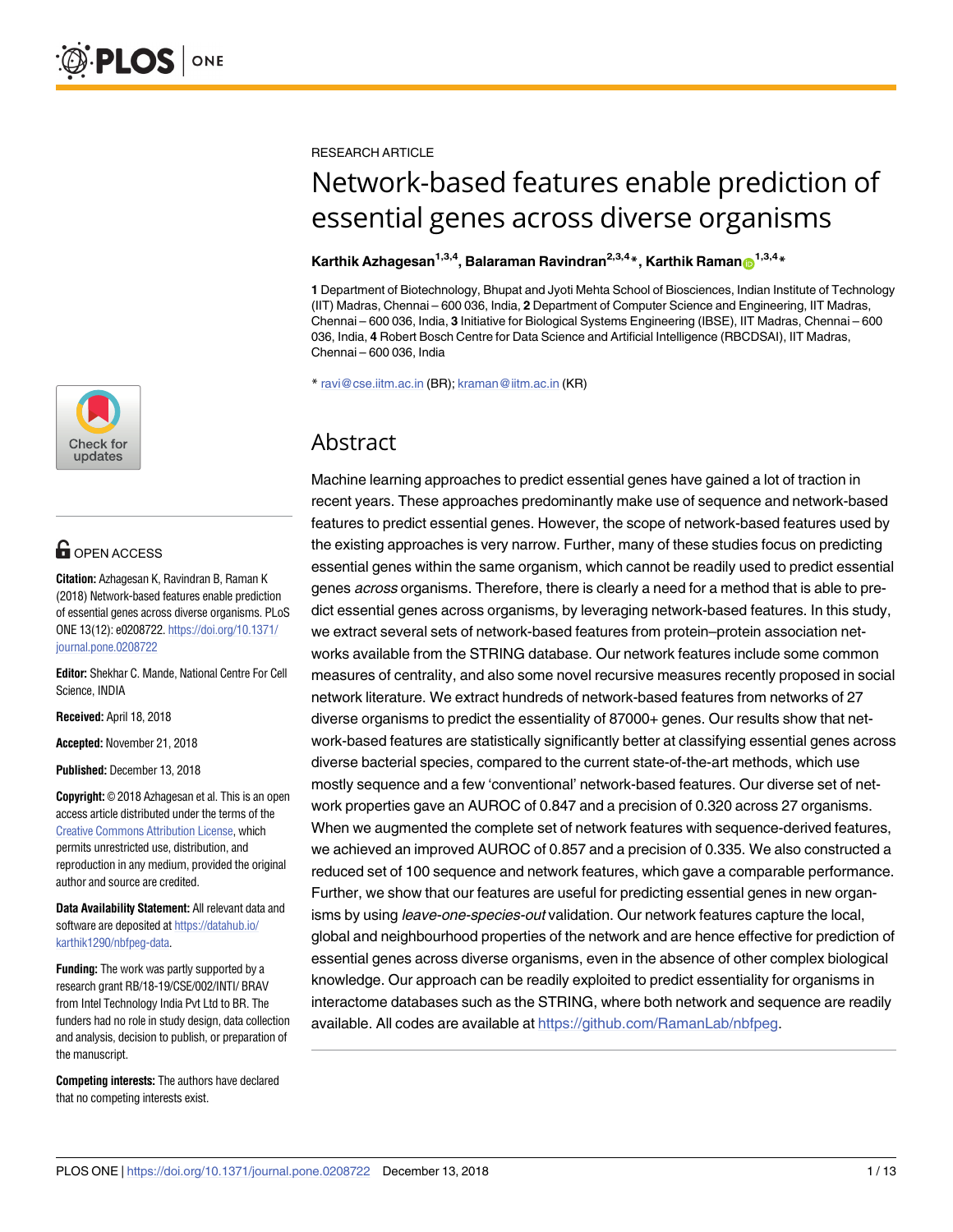# <span id="page-1-0"></span>**Introduction**

Proteins perform a plethora of different functions in every living cell. It is interesting to understand the role of different proteins and their importance, in terms of their essentiality for a cell to survive. Several proteins orchestrate critical cellular functions. These proteins are consequently indispensable for the survival of a cell; the genes encoding these proteins are thus *essential genes*. Essential genes have also been defined as those genes indispensable for reproductive success, either at a cellular or organismal level [[1](#page-11-0)]. The applications of essentiality are varied, ranging from finding the minimal genome required for sustenance to ranking drug targets [\[1,](#page-11-0) [2](#page-11-0)]. Essential genes have been experimentally identified using transposon mutagenesis, anti-sense RNA, RNA interference and single gene deletion [[2](#page-11-0)]. However, experimental determination of essential genes is expensive, time-consuming and laborious [[3\]](#page-11-0). Computational predictions of essential genes can give a prioritised shortlist for experimental validation.

Essentiality of a gene is conditionally dependent on various factors such as growth conditions, medium, developmental stage, and genetic context [[1](#page-11-0), [3\]](#page-11-0). Gene essentiality is challenging to predict since it encompasses a number of factors. Nevertheless, many studies have sought to predict essentiality using machine learning approaches. For this purpose, essentiality was defined as indispensability of a gene under rich media conditions [\[4](#page-11-0)]. Predicting essential genes and uncovering novel aspects responsible for essentiality could fundamentally improve our understanding of an organism's behaviour. Experimentally, data on essential genes are available only for a few organisms. On the other hand, sequence and protein–protein interaction (PPI) network information are available for several organisms, making it feasible for large-scale *in silico* predictions.

Different *in silico* approaches have been developed to predict essential genes [[4\]](#page-11-0). In particular, machine learning approaches have been developed to predict essential genes across and within organisms, using sequence, network and metabolic features [[3\]](#page-11-0). Some examples of sequence-based features that are found to be useful for predicting essential genes are ZCURVE features from DNA sequence [\[5](#page-11-0)], 60 physicochemical and other sequence-based features from protein and DNA sequence [[6](#page-11-0)], fractal features [\[7\]](#page-11-0) and information-theoretic features [\[8](#page-11-0)]. Hwang *et al*. combined different network and sequence-based features to predict essential genes [[9\]](#page-11-0). Further, many approaches have combined sequence, network and biological information [\[10,](#page-11-0) [11\]](#page-11-0) and identified properties such as Domain Enrichment Score (DES), which is computed based on the fraction of essential domains, to be highly useful [\[10\]](#page-11-0). Other approaches have modified naïve Bayes classifier [[12](#page-11-0)], and developed new algorithms to predict essential genes using features such as strand bias, homology and Codon Adaptation Index (CAI) [\[13\]](#page-11-0). A review of different computational methods tried so far to predict essential genes both within and across organisms using network features can be found in [[3\]](#page-11-0).

Uncovering the network aspects responsible for essentiality without using any complex biological information could help us unravel the significance of network structure and their importance in essentiality across various organisms. PPI networks are widely available, and databases such as STRING consist of known and predicted protein–protein associations data for more than 2000 organisms (version 10 [\[14\]](#page-11-0)). In addition, the Database of Essential Genes (DEG) has essential genes data for over 50 organisms (version 15.2 [\[15\]](#page-11-0)), and Online GEne Essentiality (OGEE) database has essentiality data for 48 organisms (as of February 2018) [[16](#page-11-0)]. Given the availability of data on essential genes, as well as network information from databases such as the STRING, there exists a need to develop effective methods for classification of essential genes, that make use of network-based features. Extracting features based on network information and using them to predict gene essentiality can enable bridging the gap between organisms with known essential genes and interactome information.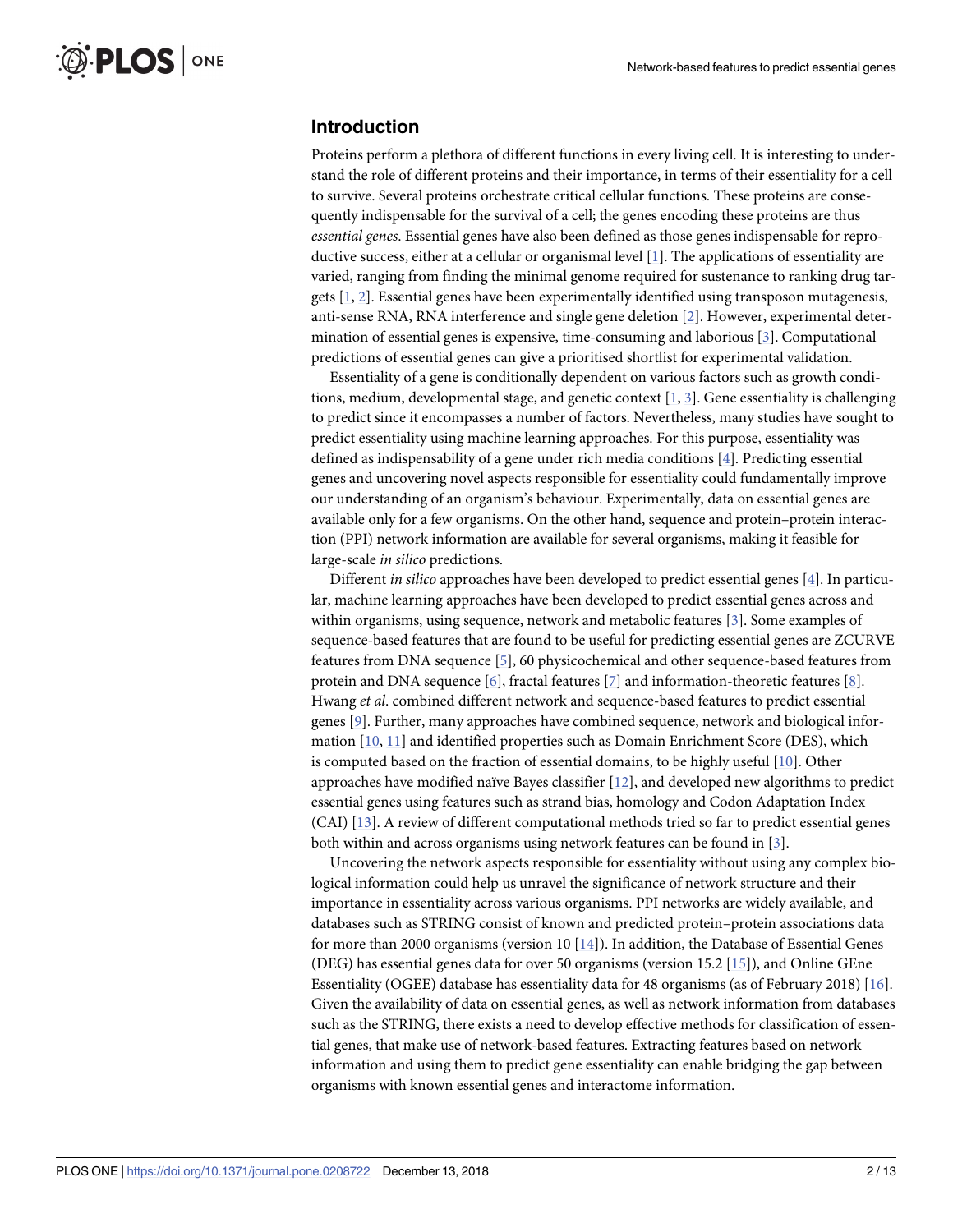<span id="page-2-0"></span>Previous essentiality studies have not focused enough on aspects of the network organisation, and the role that 'network position' plays in essentiality. On the other hand, in the field of social networks, recent studies have illustrated the importance of network position and network properties in determining the structural roles played by different nodes in the network [\[17](#page-11-0)[–19\]](#page-12-0). Regional features, as computed by ReFeX [\[17\]](#page-11-0), recursively capture the properties of a neighbour and a neighbour's neighbour and so on. In the present study, we adapted these ideas to predict essential genes across diverse organisms. Moreover, there is no extensive study so far that has focused on analysing different network-based properties across protein interaction networks of diverse organisms, for predicting essential genes.

In this context, we propose to identify robust network-based features that can capture network structure for better prediction of essential genes across organisms. The key questions that we seek to address are: Are network-based features more effective than sequence-based features? Is it possible to predict essential genes across PPI networks of different organisms, which differ widely in the numbers of nodes and edges, as well as numbers of essential and non–essential genes? Can the essentiality of proteins be predicted predominantly by their position in the network? Does augmenting sequence-based to network-based features yield any improvement in the overall performance of essential genes prediction? To address these questions, we studied PPI networks of 27 diverse bacterial species. We show that our proposed network features are effective in predicting essential genes across diverse organisms and are better than sequence and other conventional network features, such as degree centrality and clustering coefficient. Notably, we show a significant increase in performance over the features used in existing methods such as ZUPLS [[5\]](#page-11-0) and the features proposed by Liu *et al*. [[6\]](#page-11-0). We also show that augmenting sequence-based features with network-based features yields further improvement in performance. Further, we show that our features are effective using *leave-onespecies-out* validation.

# **Methods**

In this section, we first outline the datasets used in this study and then describe in detail the network-based features that we have employed, to predict essential genes across organisms.

#### **Datasets**

Data on essential genes are available from the DEG database for over 50 organisms (version 15.2, as of February 2018) [[15](#page-11-0)]. However, to enable a systematic comparison with the recent state-of-the-art, such as the work by Liu *et al*. [[6](#page-11-0)], we restrict our studies to 31 prokaryotic organisms from DEG version 11.1. Out of 31 organisms, only 27 organisms had PPI data available in the STRING database (version 9.1 [\[20\]](#page-12-0)). Further, out of 103,624 genes across these 31 organisms, only 87,159 (84%) had known interactions in STRING. A list of all 27 organisms, along with the statistics on the number of nodes and edges in each network is available in [S1](#page-10-0) [Table](#page-10-0).

#### **Recursive feature extraction (ReFeX)**

ReFeX is a recursive feature extraction technique that has been previously shown to enable transfer of class labels across networks from various domains [[17](#page-11-0)]. Each PPI network that we take into consideration has a certain structure. We hypothesise that essential genes across networks, i.e. across organisms, share "structural"/network features that are effective in transferring essential gene labels across networks. That is, these features capture the network structure of different organisms and may hence be useful in identifying essential genes in one organism, based on features/patterns learnt in another.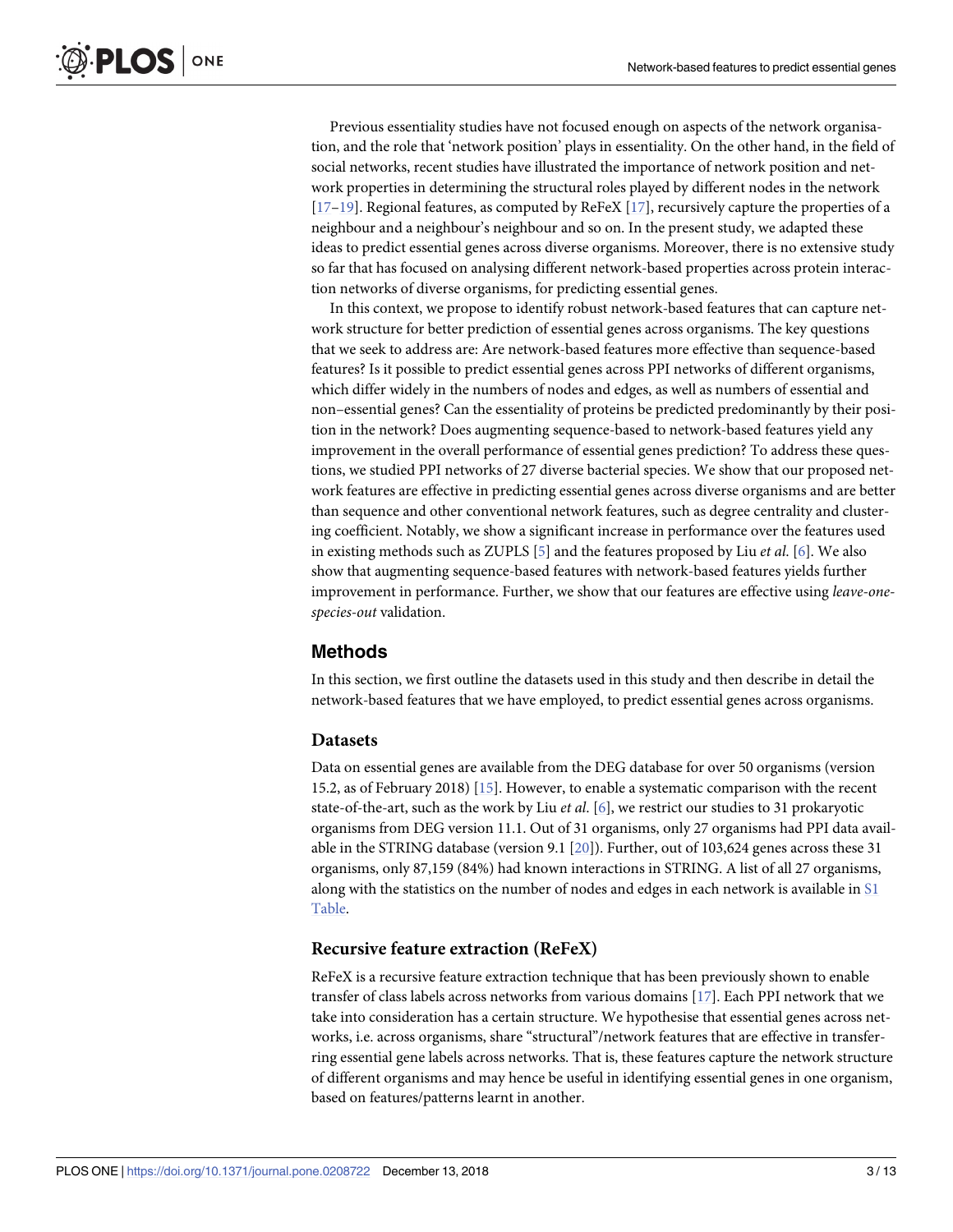<span id="page-3-0"></span>Since ReFeX has previously been shown to be useful in transferring labels across networks with a different number of nodes and edges, we employ ReFeX on our organism PPI networks. Overall, we compute 267 different ReFeX features that fall under three different categories: (i) *local features*, such as degree, which are local to a node, (ii) *egonet features*, which refer to the node and the induced subgraph formed by a node and all of its neighbours, and (iii) *regional features*, which are a recursive combination of local and egonet features. Recursive iterations of the means and sums of these local and egonet features are performed to capture the overall structural properties of the node. We used a total of 267 recursive features (for a detailed description, see S2 [Table\)](#page-10-0) to construct the "ReFeX feature set".

#### **Network centrality measures**

Many previous studies have explored the correlation between centrality and essentiality (or lethality) in biological networks [\[21–23\]](#page-12-0). The "centrality–lethality" hypothesis posits that nodes that are highly central in a network are much more likely to be lethal/essential [[21](#page-12-0)]. In network analysis, centrality measures identify the central nodes based on certain parameters. Degree centrality, being the simplest of all the centrality measures, captures the number of immediate neighbours of a given node. Betweenness and load centralities compute the significance of a node by calculating the fraction of all shortest paths that pass through a node. Another set of centralities, eigenvector centrality and PageRank define the influence or the importance of a node in a network. Overall, we used the following "12 centrality measures" in our analyses: closeness centrality, betweenness centrality, degree centrality, eigenvector centrality, subgraph centrality, information centrality, random walk betweenness centrality, load centrality, harmonic centrality, reaching centrality, edge clustering coefficient centrality and PageRank. Detailed definitions of all these measures can be found elsewhere [\[24,](#page-12-0) [25\]](#page-12-0). We also combined clique number and clustering coefficient with the above-mentioned centrality measures and designated the set as "14 network measures". We combined all the above network properties and used them as features for essential genes prediction. The final number of network features that we used are 283, ignoring the repeated properties: 267 ReFeX features, "12 centrality measures", clique number, clustering coefficient, biconnected components and weighted degree (for a detailed listing of these features, see S3 [Table\)](#page-10-0).

# **LASSO feature selection**

We employed feature selection to identify key features from the list of 283 features mentioned above. For this, we employed the widely used LASSO (Least Absolute Shrinkage Selection Operator) technique [\[26\]](#page-12-0). LASSO employes an *L*<sup>1</sup> regularisation to shrink the weights assigned to different features and make the set of weights sparse. This reduces the number of features with non-zero weights, and these features are subsequently selected for use in classification. We selected properties with non-zero weights for the best model using LASSO by doing 10-fold cross-validation on the entire set of 87,159 genes. This gave rise to 100 features, comprising ten centrality measures, clique number, clustering coefficient and 88 ReFeX features.

#### **Combined sequence and network properties**

We also augmented the 283 network-based features described above with sequence-based features proposed in previous studies. Liu *et al*. evaluated 60 different features based on sequence and physicochemical properties and selected 40 features as useful for classification of essential genes. Another method, ZUPLS [[5](#page-11-0)], used 274 different features based on sequence homology and other ZCURVE/sequence properties apart from the features described in Liu *et al*. A detailed description of these features is available in the original papers [\[5](#page-11-0), [6](#page-11-0)]. This gives us a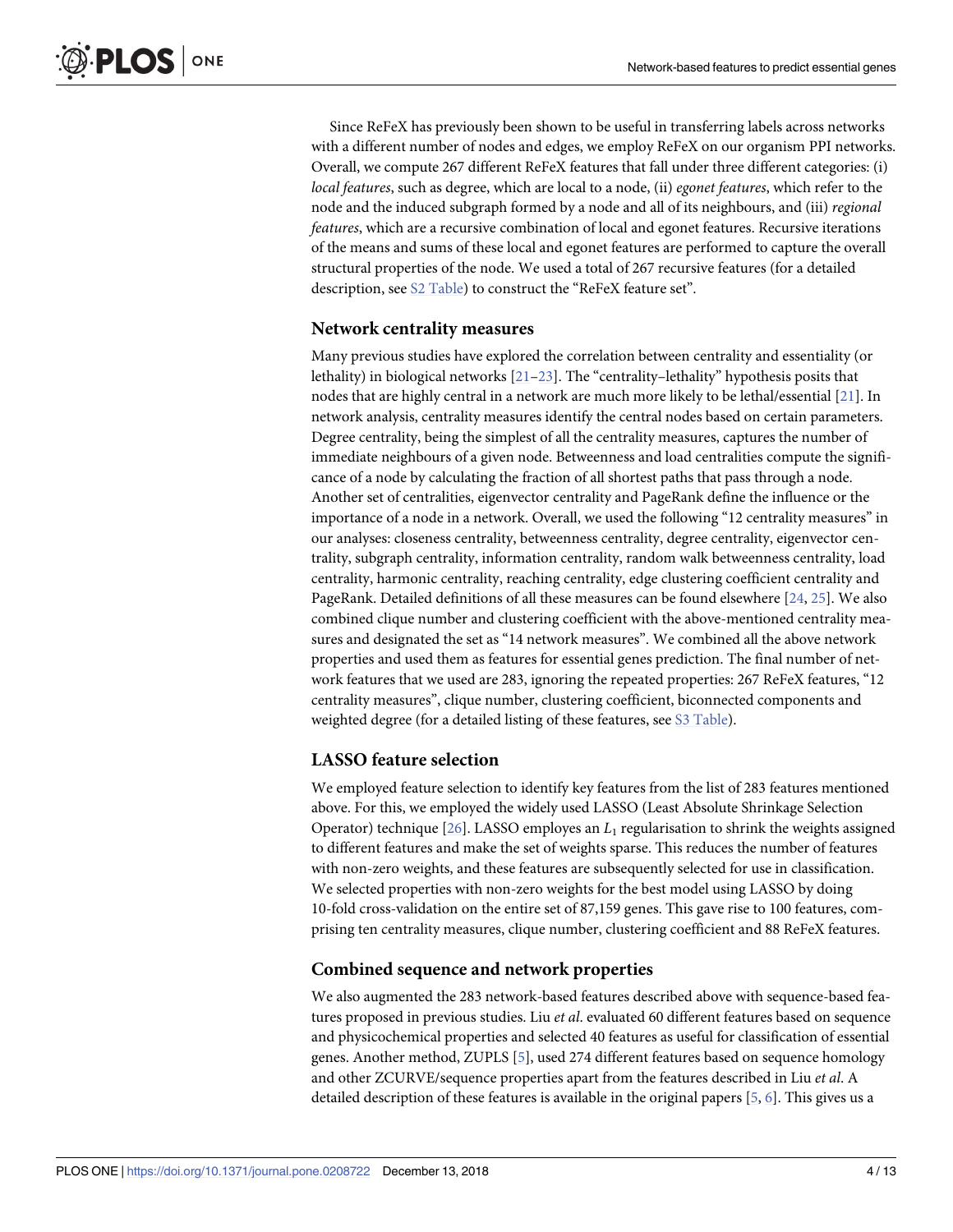<span id="page-4-0"></span>total of 597 features in all, viz. 283 network-based features, 40 top features from Liu *et al*. and 274 features from ZUPLS.

We again performed LASSO on this entire set of features and selected 300 features for further evaluation. The final selected features comprised 198 ZUPLS features, weighted degree, 38 features from Liu *et al*., seven centrality measures, clique number and 55 ReFeX features (for a detailed listing of these features, see S4 [Table](#page-10-0)).

#### *Leave-one-species-out* **validation**

We also evaluated our features using *leave-one-species-out* validation in which one species is left out as test set whereas all the other 26 species are kept as training set. We repeated this 27 times with different set of organisms as training and test set. This experiment was performed to check whether the features are effective to predict essential genes in a new unseen organism and are transferable across organisms. We used Random Forest Classifier [[27](#page-12-0)] with 100 trees after undersampling equal number of non-essential genes since it was easily scalable for predicting essential genes in new organisms.

# **Feature extraction**

We extracted ReFeX and other network-based features for the 27 organism PPI networks that we obtained from the STRING database [\[20\]](#page-12-0). All the network properties were scaled using the "min-max scaler" from the SciKit Learn library for Python [\[28\]](#page-12-0) since the networks are of different sizes. The scaled features were then used for classification. As discussed previously, we used 87159 genes that had available network information, for classification and comparison. We extracted ZUPLS features for the same 87159 genes based on the codes and supplementary information provided in the ZUPLS study [[5](#page-11-0)]. For *leave-one-species-out* validation, we used the same set of features and considered only the 87159 genes belonging to 27 species that had available network information.

#### **Classification and evaluation**

For classification, we used Support Vector Machine (SVM) [\[29\]](#page-12-0) with a radial basis function kernel, and a grid search was done to find the best parameters. All our codes were written in Python and used the SVM implementation from the scikit-learn Python package [\[28\]](#page-12-0). For *leave-one-species-out* validation, we used RFC implementation from scikit-learn Python package [[28](#page-12-0)] since it was easily scalable across 27 organisms.

Essential genes are in general present in lower fraction compared to non-essential genes (as can also be seen from S1 [Table](#page-10-0)). In order to account for this class imbalance in the dataset, it is important to undersample non-essential genes (or oversample essential genes) for effective evaluation of any classification method. Random undersampling, synthetic minority oversampling technique (SMOTE) and Adaptive synthetic sampling approach (ADASYN) are the different sampling strategies that have been previously used for the task of essential gene prediction [[6,](#page-11-0) [7\]](#page-11-0). We followed the random undersampling strategy followed by Liu *et al*. [[6](#page-11-0)] to enable a performance comparison of our network-based features.

Given the class imbalance in the dataset, accuracy is not a good measure to assess the performance of a classifier. In a class-imbalanced binary classification problem, a higher accuracy value is possible even if the classifier labels all items as belonging to the majority class. In order to tackle this problem, we used better metrics such as AUROC (Area under the Receiver-Operator Characteristic Curve), precision and recall, considering essential genes as the positive class.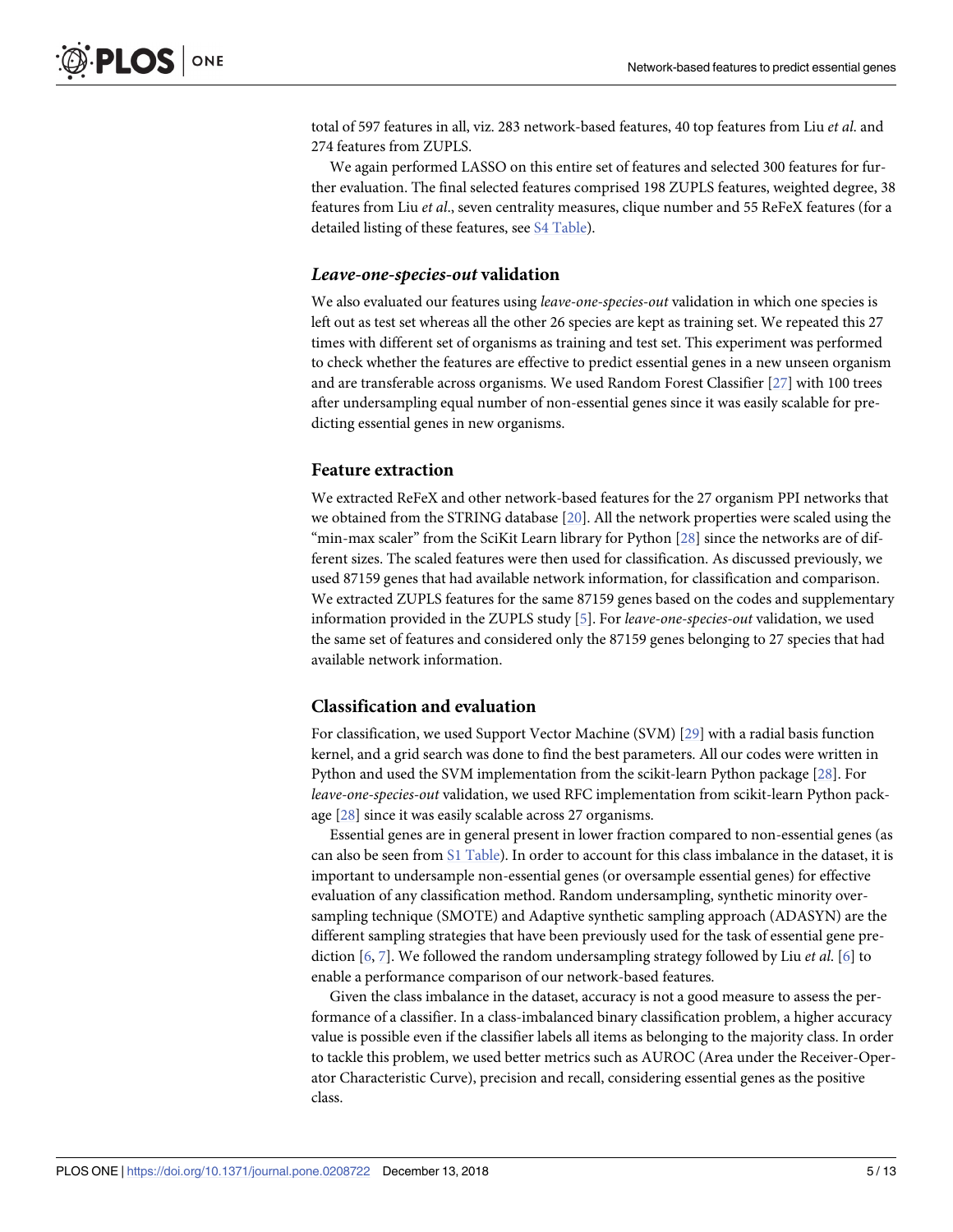- 1. **Area Under the curve of the Receiver Operating Characteristic (AUROC)** measures the area under a plot of False Positive Rate (FPR) versus True Positive Rate (TPR), for the same classification problem, at different classification thresholds. The best AUROC curve will have low False Positive Rate (0) and a high True Positive Rate (1) and hence an AUROC of 1.0. The AUROC quantifies the performance of the model. The more the AUROC, the better the performance of the model.
- 2. **Precision** quantifies the number of true positives among the predicted positives.
- 3. **Recall** quantifies the number of true positives out of the total number of positive class elements in the data.
- 4. **Area Under the Precision Recall Curve (AUPRC)** measures the area under precision vs recall curve at different classification thresholds.

We evaluated our method by comparing AUROC, Precision, Recall and AUPRC measures with the baseline methods. We performed statistical comparisons by means of a one-tailed *Z*test, to evaluate the significance of different metrics. This tests the mean of the 50 values obtained during 50 undersamplings of one method versus another.

We compared our approaches with Liu *et al*. [\[6\]](#page-11-0), ZUPLS [\[5](#page-11-0)] and the conventional network feature set ("naïve network baseline") used in previous studies [[11,](#page-11-0) [12\]](#page-11-0). These network features are degree centrality, closeness centrality, clustering coefficient and betweenness centrality. We focus only on these baselines since we are not using any expression data or function related information. We also didn't use many centrality measures proposed for the purpose of ranking based approaches since they were created using either biological domain information or expression-related information and usually ranked genes within an organism. We set out to verify features that are effective across a diverse set of organisms using plain sequence and network information.

# **Results**

In this section, we establish that our network-based features are highly informative and enable better classification of essential proteins compared to all previous methods. We further show that the addition of sequence-based features is able to further improve performance. We finally propose that the simplified features obtained using LASSO is an effective feature set for performing predictions of essentiality in newer organisms. Our results are discussed in detail in the following sections.

#### **Classification using ReFeX features**

While generating ReFeX features, the algorithm terminated at a different number of iterations for networks of different organisms and consequently, yielded a different set of recursive features. We took the organism that had the smallest number of recursive features (36) and generated the 36 features for all the other organisms. This gave an AUROC of 0.578, a precision of 0.162 and recall of 0.338. We also took the organism with the maximum number of recursive features (93) and generated the 93 features for all the other organisms. This gave better results (AUROC: 0.817, Precision: 0.322, Recall: 0.718). When we combined all the unique recursive features across all the 27 organisms (267 features), the performance improved further (AUROC: 0.838, Precision: 0.321, Recall: 0.754). We conclude that a diverse set of ReFeX features, thus generated, are effective in predicting essential genes across organisms.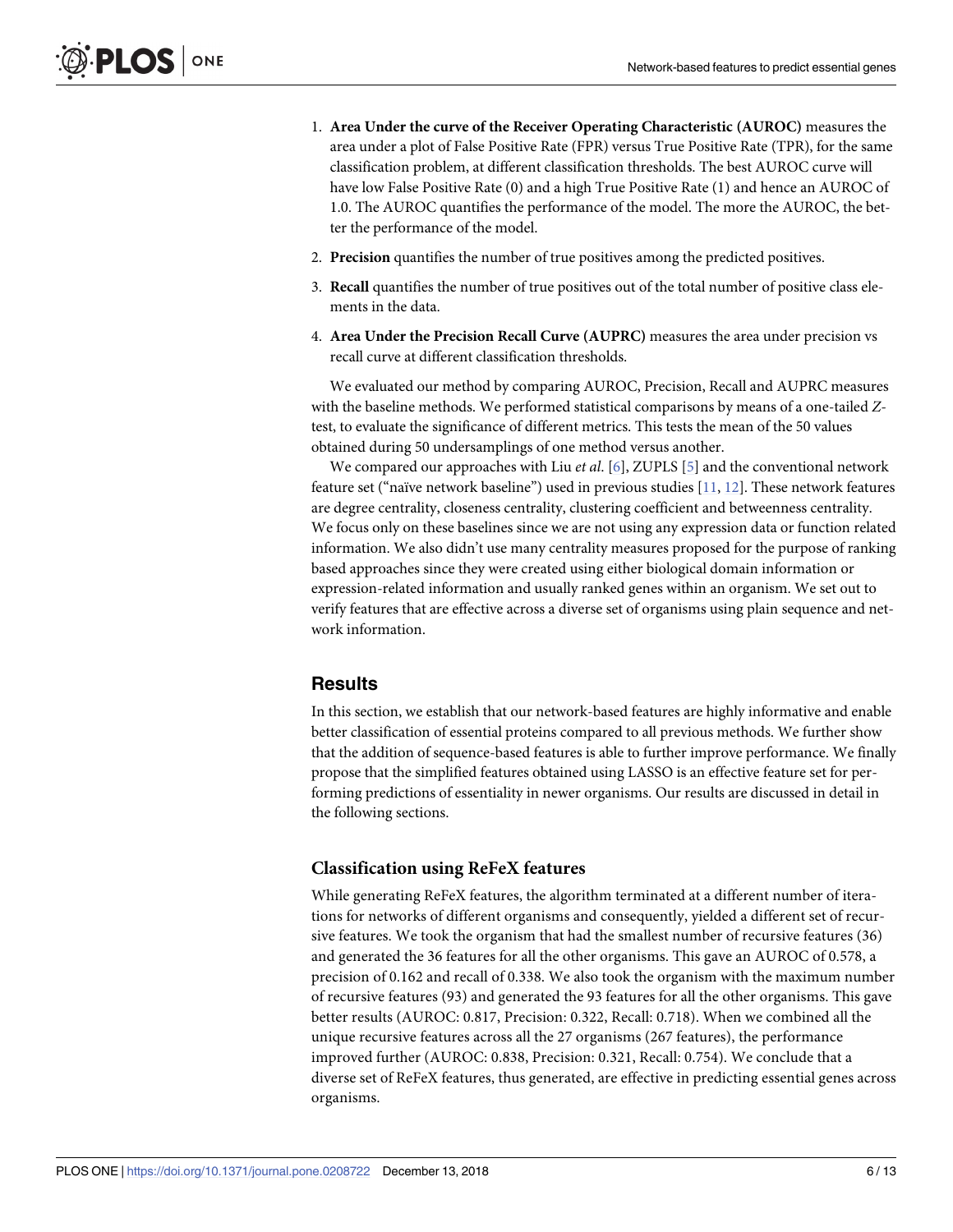#### <span id="page-6-0"></span>**Classification using network centrality measures**

We also performed classification using a combined set of "12 centrality measures", as described in Methods. Classification using this feature set resulted in an AUROC of 0.830 and a precision of 0.317 as can be seen from Table 1. Further, we find that most of the centrality measures are significantly higher for essential proteins. To evaluate the significance of centrality measures, we compared the mean of each measure for essential genes with randomly (sub-) sampled non-essential genes and computed a *p*-value. This bootstrapped *p*-value is computed as the fraction of iterations in which the mean centrality measure for a random sub-sample of non-essential genes is greater than or equal to the mean centrality measure of essential genes.

Through this process, we identified significant centrality measures in each network. We also conducted the Wilcoxon Rank-Sum test [[30\]](#page-12-0) to test for the significance of the centrality measures. In this way, we evaluated significant centrality properties across 27 networks and found commonly significant centrality measures across all the networks. [Table](#page-7-0) 2 lists all the measures used in our set of "12 centrality measures" and the number of organisms in which they were found to be significant. These centrality measures are found to be associated with lethality based on our study across 27 organisms and reaffirm our earlier observations on the "centrality–lethality" hypothesis that it holds true for a large number of organisms [[23](#page-12-0)].

#### **Complete set of network properties improves performance**

The set of "14 network measures" gave an AUROC of 0.835 and a precision of 0.321. These approaches and "12 centrality measures" set discussed previously are highly scalable approaches to predict essential genes with a few sets of network properties. When we

| Method/Feature set                               | <b>AUROC</b> | Precision | Recall |
|--------------------------------------------------|--------------|-----------|--------|
| Liu et al.                                       | 0.784        | 0.254     | 0.688  |
| <b>ZUPLS</b>                                     | 0.705        | 0.255     | 0.663  |
| Naïve network baseline                           | 0.800        | 0.289     | 0.702  |
| ReFeX 267 features (ReFeX feature set)           | 0.838        | 0.321     | 0.754  |
| 12 centrality measures                           | 0.830        | 0.317     | 0.733  |
| 14 network measures                              | 0.835        | 0.321     | 0.742  |
| 283 network properties                           | 0.847        | 0.320     | 0.773  |
| 100 selected network properties                  | 0.844        | 0.316     | 0.775  |
| 597 sequence and network properties              | 0.857        | 0.335     | 0.769  |
| 300 selected sequence and network properties     | 0.857        | 0.332     | 0.771  |
| Top 200 selected sequence and network properties | 0.860        | 0.334     | 0.779  |
| Top 100 selected sequence and network properties | 0.859        | 0.337     | 0.771  |

**Table 1. Performance comparison of various feature sets for classification of essential genes.**

The values in bold highlight the better-performing methods, based on AUROC, Precision and Recall measures. This table summarises the results of the different network-based features with Liu *et al*., ZUPLS and naïve network baselines. We can see that combined network properties, "12 centrality measures", "14 network measures" and "ReFeX feature set" are effective in transferring essential genes across organisms, as compared to all the baseline methods. We can also see that adding sequence-based to network-based features yields more improvement in performance. Note that all the improvements over the baseline are statistically significant, as we show in S5 [Table](#page-10-0) as described in Methods. The higher set of features included a smaller subset of features and are significantly better as shown in S6 [Table.](#page-10-0) Area Under the curve of the Receiver Operating Characteristic (AUROC) measures the area under the plot of False Positive Rate vs True Positive Rate, Precision = True Positive/ (True Positive+False Positive), Recall = True Positive/ (True Positive+False Negative), Area Under Precision Recall Curve (AUPRC) measures the area under the plot of precision vs recall curve and the results are in S7 [Table](#page-10-0).

<https://doi.org/10.1371/journal.pone.0208722.t001>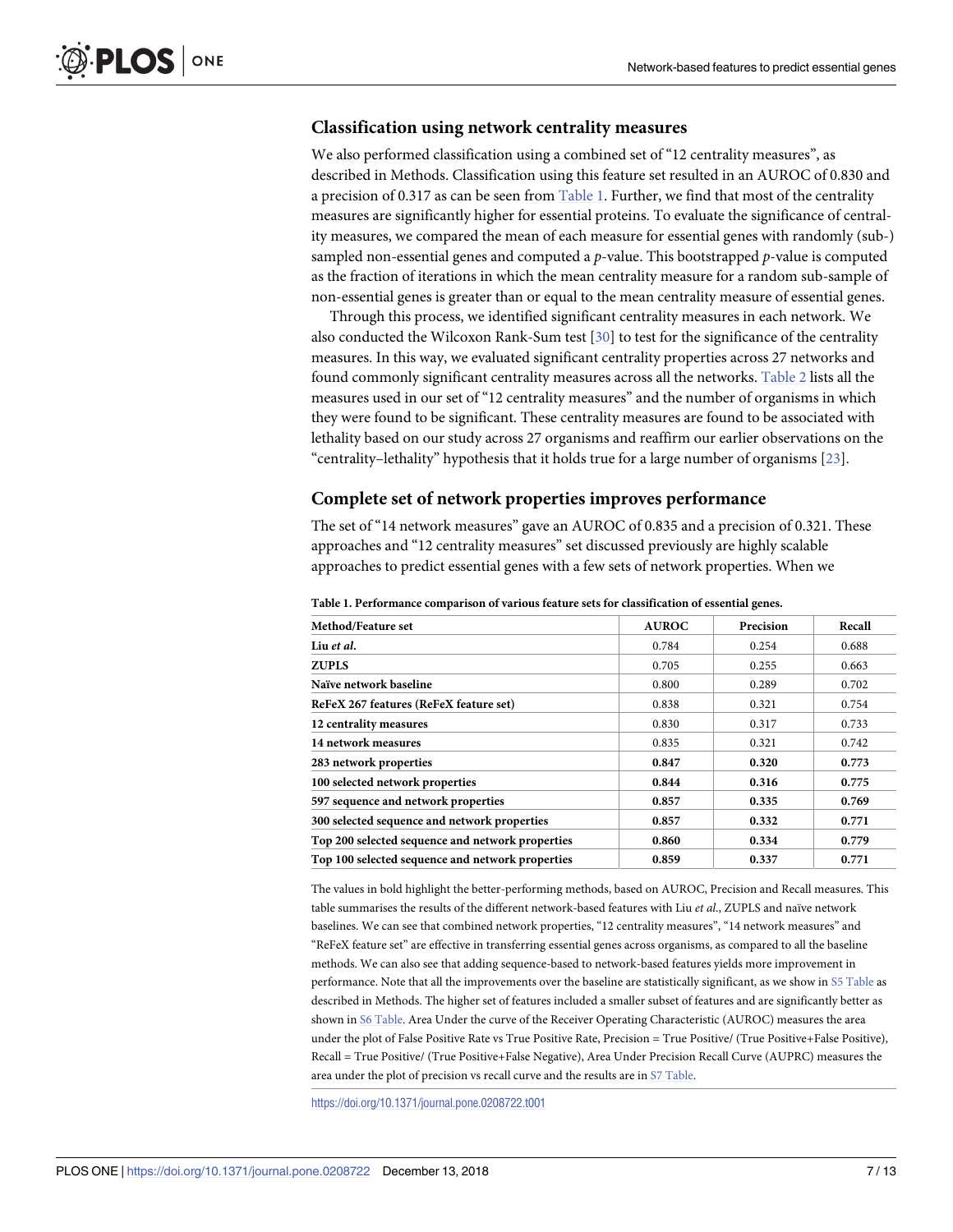| <b>Centrality measure</b>              | <b>Bootstrap test</b> | <b>Wilcoxon Rank-Sum test</b> |
|----------------------------------------|-----------------------|-------------------------------|
| Edge Clustering Coefficient Centrality | $\Omega$              | 8                             |
| <b>Betweenness Centrality</b>          | 27                    | 23                            |
| Load Centrality                        | 27                    | 24                            |
| Random Walk Betweenness Centrality     | 19                    | 25                            |
| <b>Information Centrality</b>          | 19                    | 26                            |
| <b>Closeness Centrality</b>            | 27                    | 26                            |
| Degree Centrality                      | 27                    | 26                            |
| Harmonic Centrality                    | 27                    | 26                            |
| PageRank                               | 27                    | 26                            |
| Reaching Centrality                    | 27                    | 26                            |
| Subgraph Centrality                    | 27                    | 26                            |
| <b>Eigenvector Centrality</b>          | 27                    | 27                            |

#### <span id="page-7-0"></span>**[Table](#page-6-0) 2. Centrality measures and their significance across 27 organisms.**

Table shows the number of organisms in which a given measure was found to be significant (*p*-value *<*0.05). For further details on *p*-value computation, refer text.

<https://doi.org/10.1371/journal.pone.0208722.t002>

combined all the 283 network properties, we achieved the best performance with AUROC of 0.847 and precision of 0.320. This shows that a diverse set of network properties that capture the global, local and neighbourhood information can effectively predict essential genes across different networks. ReFeX captures local and neighbourhood information recursively. Centrality measures capture global information. Local properties such as weighted degree and clustering coefficient capture the local properties of a node. A list of all 283 network properties along with their LASSO coefficients is available in S3 [Table](#page-10-0).

# **Augmenting network with sequence features further improves performance**

Through the above studies, we find that network properties outperform sequence-based properties. To examine whether combining sequence-based features with network-based improves performance, we combined sequence and network properties for predicting essential genes. This gave better AUROC (0.857), precision (0.335) and recall (0.769) values than combined network-based features.

#### **Reduced set of features using LASSO achieve comparable performance**

It is also clear from [Table](#page-6-0) 1 that 100 selected network features using LASSO gave comparable performance to the entire set of combined 283 network features. Also, the selected 300 combined network and sequence properties using LASSO are equally effective as the entire set of 597 properties. LASSO drives weights of 297 out of 597 features to zero; this is perhaps because the features do not contain any useful information or contain only information already captured in the selected 300. Thus, the top features that are selected for classification perform nearly as well as the entire set of 597. A list of all 597 network properties along with their LASSO coefficients is available in S4 [Table](#page-10-0).

#### **Top ranked set of features using LASSO are equally effective**

We also tried ranking the features using LASSO coefficients and selected the top ones. We found that the top 200 selected sequence and network features gave similar performance to the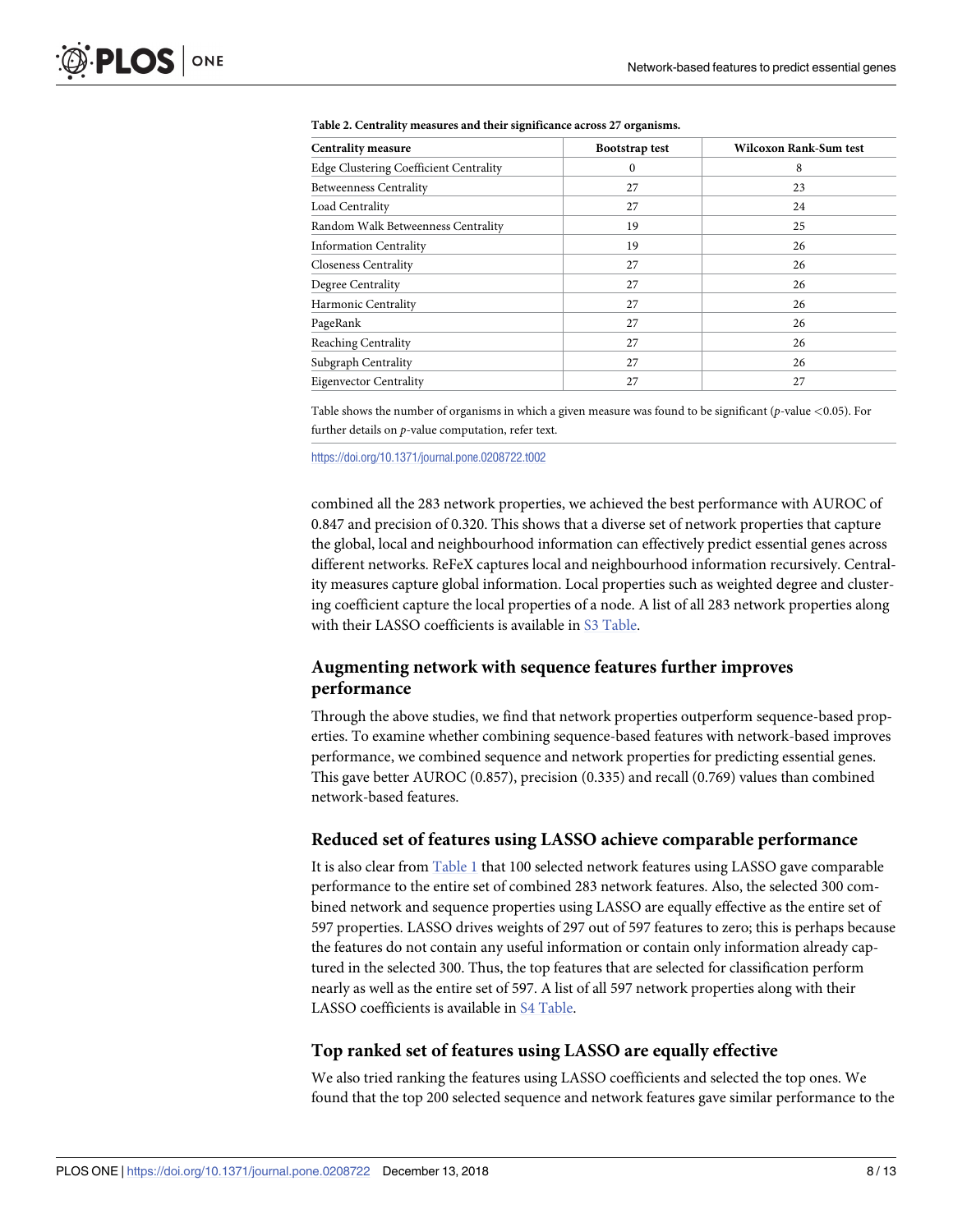300 LASSO selected network and sequence features with non-zero weights. We also found that the top 100 selected sequence and network properties are equally effective as the 300 LASSO selected network and sequence properties with non-zero weights. The performance did not deteriorate, suggesting that the top features are sufficient to perform better classification.

#### **Classification using** *leave-one-species-out* **validation**

We also tried *leave-one-species-out* validation in which we found network-based features to be better than the sequence-based baselines. The results are in S8 [Table.](#page-10-0) We can clearly see from the results that the proposed set of features are significantly effective across all 27 organisms over the baseline methods. We can also find that the combined sequence and network properties are quite effective in a majority of the organisms.

# **Discussion**

The prediction of essential genes in an organism is a challenging machine learning problem. Many previous studies have tackled this problem by engineering various types of features, from sequence to network [[3,](#page-11-0) [4\]](#page-11-0). However, the network-based features employed in previous studies are somewhat simplistic and do not tend to capture the complexities of PPI structure. Therefore, in this study, we set out to investigate various network features for their ability to enable discrimination of essential and non-essential genes across several organisms. Using essentiality data from DEG and PPI data from the STRING, we outline several interesting network-based features that are able to greatly enhance classification performance. Overall, our approach statistically significantly outperforms the best reported results at matching the DEG as a gold standard, by using features derived from local, neighbourhood and global network properties, and is also useful for predicting essential genes across organisms.

Our key results are three-fold. First, we show that network-based properties are able to predict essential genes across organisms better. Notably, they outperform sequence-based features by a distance. Additionally, we show that a LASSO-based feature selection that yields a reduced set of top features is able to perform better as well. Second, we show that even a few network properties, such as those given by "12 centrality measures", are able to aid greatly in classification. Finally, we show that augmenting the network-based features with sequence features further improves classification at the cost of an increased number of features, and is effective across organisms. Importantly, obtaining sequence-based orthology features requires pairwise comparison of genomes that is computationally expensive. Also, our reduced top ranked set of 100 sequence and network features could be highly useful to predict essential genes in a new organism.

Across-organism methods are particularly interesting since they help in utilising prior information from all the available essentiality studies conducted on different organisms; extract the universal set of features and transfer it to new organisms. Essential genes are effectively transferred in closely-related organisms since they share a lot of orthologous genes. However, the number of organisms with experimental data on essential genes is very sparse. Hence, this approach cannot be applied on a large scale. Also, essential genes are transferred across distantly-related organisms [\[10\]](#page-11-0). However, these approaches are effective in few pairwise transfers, but they need not generalise for all pairs of organisms since orthology accounts for an only small portion of the genome. In addition, genes show variations in gene regulations and functions across distantly-related organisms [\[4\]](#page-11-0). Scaled network-based features are potentially robust to these factors and are hence highly effective in predicting essential genes across organisms.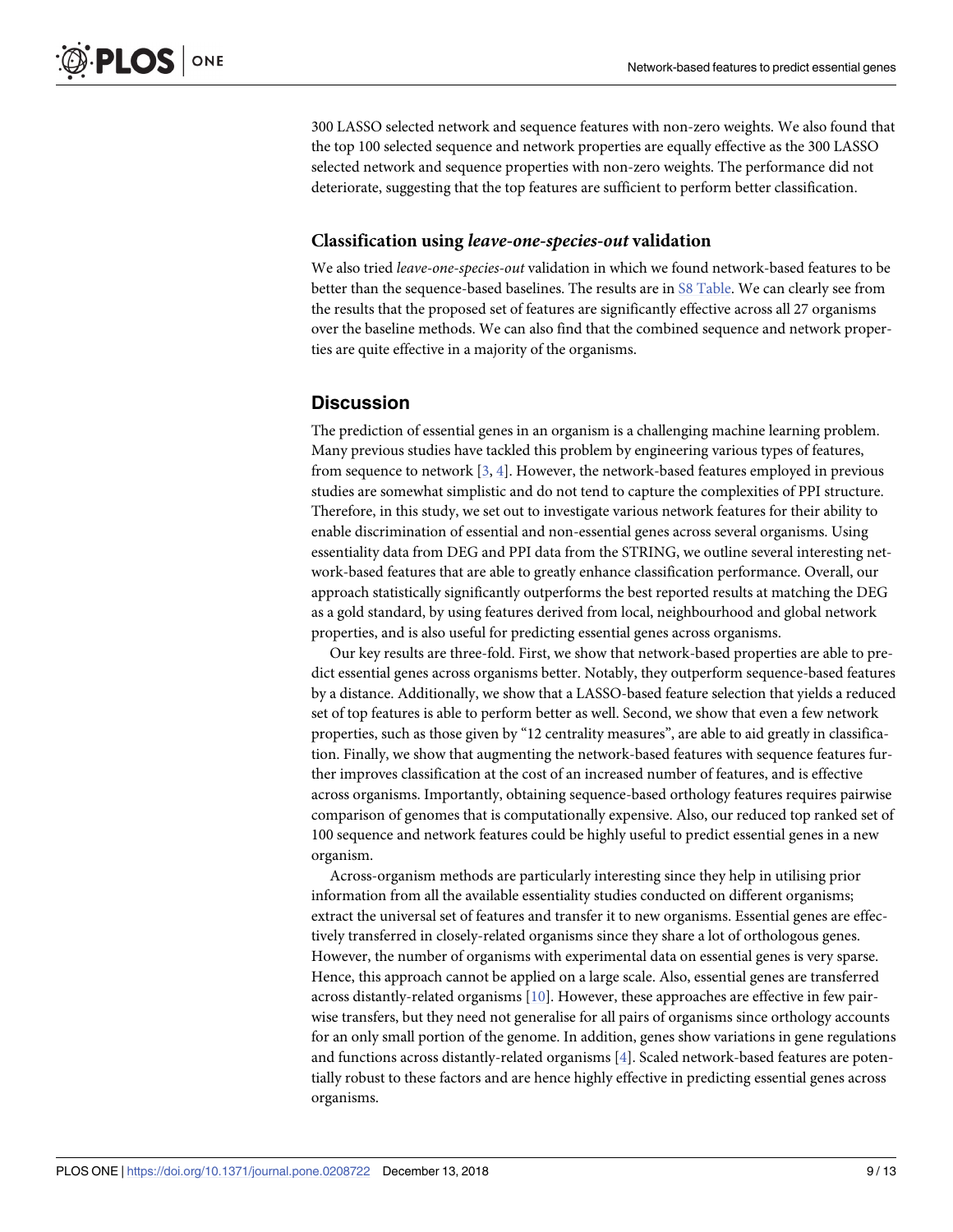<span id="page-9-0"></span>STRING networks are obtained from genomic channels which inherently have some sequence information. However, adding sequence-based features yields further improvement suggesting that some residual information could be missing in these genomic channels that are explicitly captured in sequence-based features. Also, hub proteins are found to evolve slowly and are mostly essential [\[31\]](#page-12-0). While the evolutionary information of an organism can be obtained from the co-occurrence network that is one of the evidence channels used in constructing STRING networks, the role played by the protein is characterised by the underlying network-features that accounts for both the network position as well as the evolutionary context of that protein. So, these protein interaction networks offer a much better perspective incorporating the evolutionary and genomic information as well.

As with any approach to computationally predict gene essentiality, our study also has its limitations. Firstly, we are limited by the quality of STRING PPI data. The PPI data is obtained from various evidence channels, yet they are prone to false positives and data incompleteness. The other bias could be that well-studied genes might have more interaction partners than poorly studied genes. The conclusions are based on balanced undersampled datasets across 27 diverse organisms. Lastly, our conclusions need not be universal since we studied only 27 bacterial species based on the available essentiality data. However, as more experimental data on essentiality become available, it will be possible to further test our approach.

It is also important to note that the experimental identification of essential genes itself remains a work in progress, and there remain major variations between multiple studies reporting essential genes on similar media, for identical strains. Our notion of gene essentiality essentially pertains to the consolidated experimental data available via DEG 11.1. However, as better and more reliable data accumulate from newer experiments, it is likely that we will be able to build better models and consequently, predict essential genes with higher accuracies.

Nevertheless, our proposed set of features can be derived for any organism containing both sequence and interactome information such as those in STRING [\[14\]](#page-11-0). The extracted features can be used to predict essential genes in any organism lacking experimental information on essential genes.

# **Conclusion**

The central contribution of this study is the engineering of several potent network-based features for predicting gene essentiality across organisms. Notably, we have adapted algorithms such as ReFeX to better predict gene essentiality based on local, global and neighbourhood properties. Further, we find very small feature sets, such as the "12 centrality measures" and "14 network measures", which provide excellent discriminative power. Adding sequencebased features to network-based features yields a further improvement and our selected set of 100 network and sequence features could be the most useful set for predicting essential genes in newer organisms. We also reported a *leave-one-species-out* validation, which demonstrates the proposed sets of features to be effective for performing predictions across organisms. Notably, network-based features can probably point us towards uncovering the key roles played by the essential nodes in network structure.

# **Supporting information**

**S1 [Dataset.](http://www.plosone.org/article/fetchSingleRepresentation.action?uri=info:doi/10.1371/journal.pone.0208722.s001) Supplementary data.** PPI Data of 27 organisms along with essential genes information. (ZIP)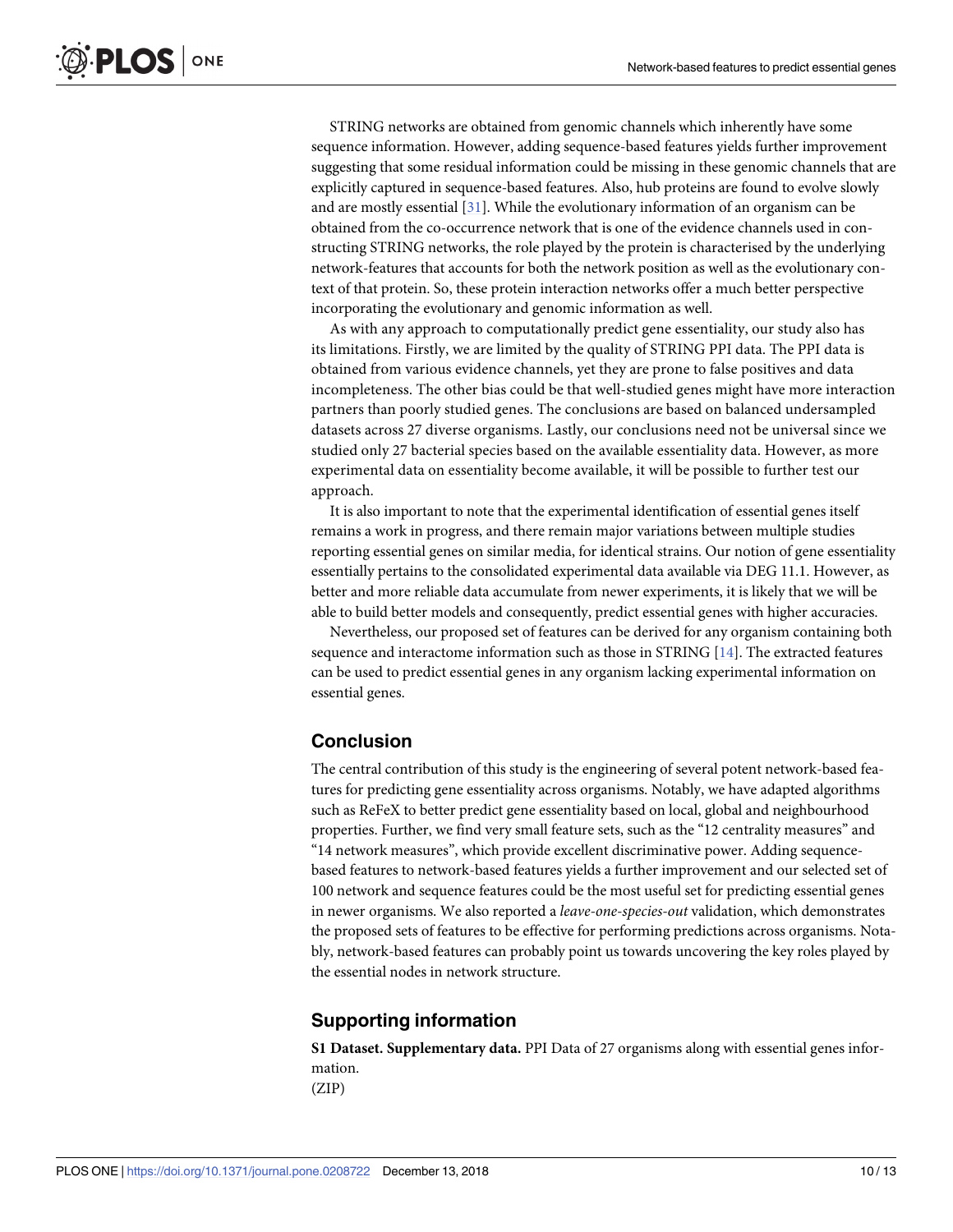<span id="page-10-0"></span>**S1 [Table.](http://www.plosone.org/article/fetchSingleRepresentation.action?uri=info:doi/10.1371/journal.pone.0208722.s002) Organism statistics.** List of 27 organisms along with their statistics. (XLSX)

**S2 [Table.](http://www.plosone.org/article/fetchSingleRepresentation.action?uri=info:doi/10.1371/journal.pone.0208722.s003) ReFeX features.** List of 267 ReFeX features. (XLSX)

**S3 [Table.](http://www.plosone.org/article/fetchSingleRepresentation.action?uri=info:doi/10.1371/journal.pone.0208722.s004) 283 network properties.** List of 283 network features sorted according to their LASSO coefficients.

(XLSX)

**S4 [Table.](http://www.plosone.org/article/fetchSingleRepresentation.action?uri=info:doi/10.1371/journal.pone.0208722.s005) 597 network and sequence properties.** List of 597 network and sequence features sorted according to their LASSO coefficients. (XLSX)

**S5 [Table.](http://www.plosone.org/article/fetchSingleRepresentation.action?uri=info:doi/10.1371/journal.pone.0208722.s006) Statistical tests comparing AUROC, precision and recall for different methods with baselines, along with their mean, standard deviation,** *Z***-score and** *p***-values.** (XLSX)

**S6 [Table.](http://www.plosone.org/article/fetchSingleRepresentation.action?uri=info:doi/10.1371/journal.pone.0208722.s007) Statistical tests comparing AUROC, precision and recall within our methods, along with their mean, standard deviation,** *Z***-score and** *p***-values.** (XLSX)

**S7 [Table.](http://www.plosone.org/article/fetchSingleRepresentation.action?uri=info:doi/10.1371/journal.pone.0208722.s008) AUPRC results of various methods.** Table containing AUPRC of undersampling evaluation results.

(XLSX)

**S8 [Table.](http://www.plosone.org/article/fetchSingleRepresentation.action?uri=info:doi/10.1371/journal.pone.0208722.s009)** *Leave-one-species-out* **results.** Table containing AUROC of *leave-one-species-out* results.

(XLSX)

# **Acknowledgments**

The authors thank Dr. Xiao Liu for sharing the feature matrix and datasets with us for comparisons. The authors thank Parthasarathy G for his initial work on predicting essential genes within organisms. The authors thank Haran Rajkumar and Manik Sharma for their help with testing the significance of different network properties.

The work was partly supported by a research grant RB/18-19/CSE/002/INTI/ BRAV from Intel Technology India Pvt Ltd to BR.

### **Author Contributions**

**Conceptualization:** Karthik Raman.

**Data curation:** Karthik Azhagesan.

**Formal analysis:** Karthik Azhagesan.

**Funding acquisition:** Balaraman Ravindran.

**Investigation:** Karthik Azhagesan, Balaraman Ravindran, Karthik Raman.

**Methodology:** Karthik Azhagesan, Balaraman Ravindran, Karthik Raman.

**Project administration:** Karthik Raman.

**Resources:** Karthik Raman.

**Software:** Karthik Raman.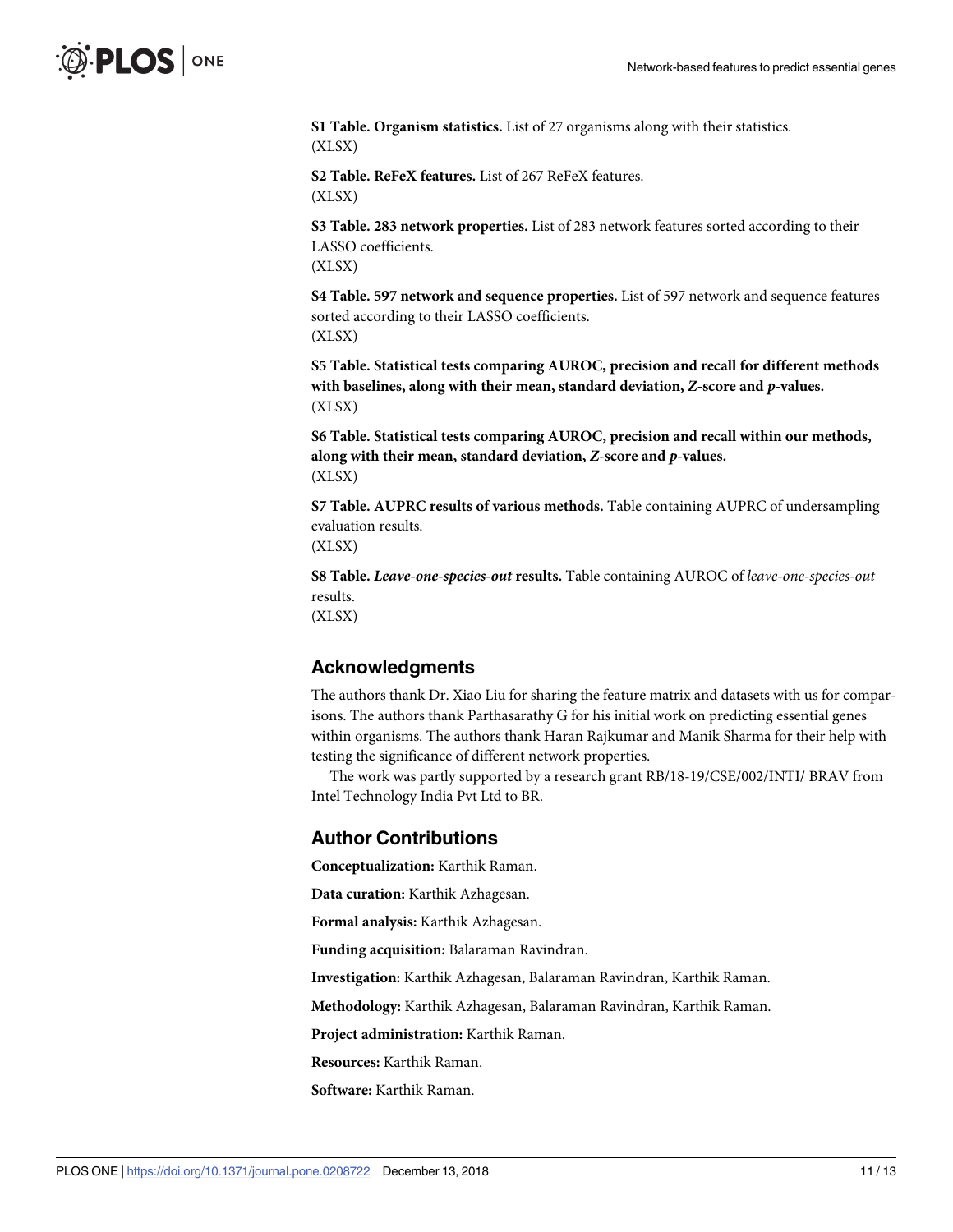<span id="page-11-0"></span>**Supervision:** Balaraman Ravindran, Karthik Raman.

**Validation:** Karthik Azhagesan.

**Writing – original draft:** Karthik Azhagesan, Karthik Raman.

**Writing – review & editing:** Karthik Azhagesan, Balaraman Ravindran, Karthik Raman.

#### **References**

- **[1](#page-1-0).** Rancati G, Moffat J, Typas A, Pavelka N. Emerging and evolving concepts in gene essentiality. Nat Rev Genet. 2017; 19:34–49. <https://doi.org/10.1038/nrg.2017.74> PMID: [29033457](http://www.ncbi.nlm.nih.gov/pubmed/29033457)
- **[2](#page-1-0).** Juhas M, Eberl L, Glass JI. Essence of life: essential genes of minimal genomes. Trends Cell Biol. 2011; 21(10):562–568. <https://doi.org/10.1016/j.tcb.2011.07.005>. PMID: [21889892](http://www.ncbi.nlm.nih.gov/pubmed/21889892)
- **[3](#page-1-0).** Zhang X, Acencio ML, Lemke N. Predicting Essential Genes and Proteins Based on Machine Learning and Network Topological Features: A Comprehensive Review. Front Physiol. 2016; 7:75. [https://doi.](https://doi.org/10.3389/fphys.2016.00075) [org/10.3389/fphys.2016.00075](https://doi.org/10.3389/fphys.2016.00075) PMID: [27014079](http://www.ncbi.nlm.nih.gov/pubmed/27014079)
- **[4](#page-1-0).** Mobegi FM, Zomer A, de Jonge MI, van Hijum SAFT. Advances and perspectives in computational prediction of microbial gene essentiality. Brief Funct Genomics. 2017; 16(2):70-79. [https://doi.org/10.](https://doi.org/10.1093/bfgp/elv063) [1093/bfgp/elv063](https://doi.org/10.1093/bfgp/elv063) PMID: [26857942](http://www.ncbi.nlm.nih.gov/pubmed/26857942)
- **[5](#page-1-0).** Song K, Tong T, Wu F. Predicting essential genes in prokaryotic genomes using a linear method: ZUPLS. Integr Biol. 2014; 6:460–469. <https://doi.org/10.1039/C3IB40241J>
- **[6](#page-1-0).** Liu X, Wang BJ, Xu L, Tang HL, Xu GQ. Selection of key sequence-based features for prediction of essential genes in 31 diverse bacterial species. PLoS ONE. 2017; 12(3):e0174638. [https://doi.org/10.](https://doi.org/10.1371/journal.pone.0174638) [1371/journal.pone.0174638](https://doi.org/10.1371/journal.pone.0174638) PMID: [28358836](http://www.ncbi.nlm.nih.gov/pubmed/28358836)
- **[7](#page-1-0).** Yu Y, Yang L, Liu Z, Zhu C. Gene essentiality prediction based on fractal features and machine learning. Mol BioSyst. 2017; 13:577–584. <https://doi.org/10.1039/c6mb00806b> PMID: [28145541](http://www.ncbi.nlm.nih.gov/pubmed/28145541)
- **[8](#page-1-0).** Nigatu D, Sobetzko P, Yousef M, Henkel W. Sequence-based information-theoretic features for gene essentiality prediction. BMC Bioinformatics. 2017; 18(1):473. [https://doi.org/10.1186/s12859-017-](https://doi.org/10.1186/s12859-017-1884-5) [1884-5](https://doi.org/10.1186/s12859-017-1884-5) PMID: [29121868](http://www.ncbi.nlm.nih.gov/pubmed/29121868)
- **[9](#page-1-0).** Hwang YC, Lin CC, Chang JY, Mori H, Juan HF, Huang HC. Predicting essential genes based on network and sequence analysis. Mol BioSyst. 2009; 5:1672–1678. <https://doi.org/10.1039/B900611G> PMID: [19452048](http://www.ncbi.nlm.nih.gov/pubmed/19452048)
- **[10](#page-1-0).** Deng J, Deng L, Su S, Zhang M, Lin X, Wei L, et al. Investigating the predictability of essential genes across distantly related organisms using an integrative approach. Nucleic Acids Res. 2011; 39(3):795– 807. <https://doi.org/10.1093/nar/gkq784> PMID: [20870748](http://www.ncbi.nlm.nih.gov/pubmed/20870748)
- **[11](#page-1-0).** Cheng J, Xu Z, Wu W, Zhao L, Li X, Liu Y, et al. Training set selection for the prediction of essential genes. PLoS ONE. 2014; 9(1):e86805. <https://doi.org/10.1371/journal.pone.0086805> PMID: [24466248](http://www.ncbi.nlm.nih.gov/pubmed/24466248)
- **[12](#page-1-0).** Cheng J, Wu W, Zhang Y, Li X, Jiang X, Wei G, et al. A new computational strategy for predicting essential genes. BMC Genomics. 2013; 14(1):910. <https://doi.org/10.1186/1471-2164-14-910> PMID: [24359534](http://www.ncbi.nlm.nih.gov/pubmed/24359534)
- **[13](#page-1-0).** Lin Y, Zhang RR. Putative essential and core-essential genes in Mycoplasma genomes. Sci Rep. 2011; 1:53. <https://doi.org/10.1038/srep00053> PMID: [22355572](http://www.ncbi.nlm.nih.gov/pubmed/22355572)
- **[14](#page-1-0).** Szklarczyk D, Franceschini A, Wyder S, Forslund K, Heller D, Huerta-Cepas J, et al. STRING v10: protein–protein interaction networks, integrated over the tree of life. Nucleic Acids Res. 2014; 43(D1): D447–D452. <https://doi.org/10.1093/nar/gku1003> PMID: [25352553](http://www.ncbi.nlm.nih.gov/pubmed/25352553)
- **[15](#page-1-0).** Luo H, Lin Y, Gao F, Zhang CT, Zhang R. DEG 10, an update of the database of essential genes that includes both protein-coding genes and noncoding genomic elements. Nucleic Acids Res. 2014; 42 (D1):D574–D580. <https://doi.org/10.1093/nar/gkt1131> PMID: [24243843](http://www.ncbi.nlm.nih.gov/pubmed/24243843)
- **[16](#page-1-0).** Chen WH, Lu G, Chen X, Zhao XM, Bork P. OGEE v2: an update of the online gene essentiality database with special focus on differentially essential genes in human cancer cell lines. Nucleic Acids Res. 2017; 45(D1):D940–D944. <https://doi.org/10.1093/nar/gkw1013> PMID: [27799467](http://www.ncbi.nlm.nih.gov/pubmed/27799467)
- **[17](#page-2-0).** Henderson K, Gallagher B, Li L, Akoglu L, Eliassi-Rad T, Tong H, et al. It's who you know: Graph mining using recursive structural features In: Proceedings of the ACM SIGKDD International Conference on Knowledge Discovery and Data Mining; 2011. p. 663–671.
- **18.** Henderson K, Gallagher B, Eliassi-Rad T, Tong H, Basu S, Akoglu L, et al. Rolx: structural role extraction & mining in large graphs. In: Proceedings of the 18th ACM SIGKDD international conference on Knowledge discovery and data mining. ACM; 2012. p. 1231–1239.